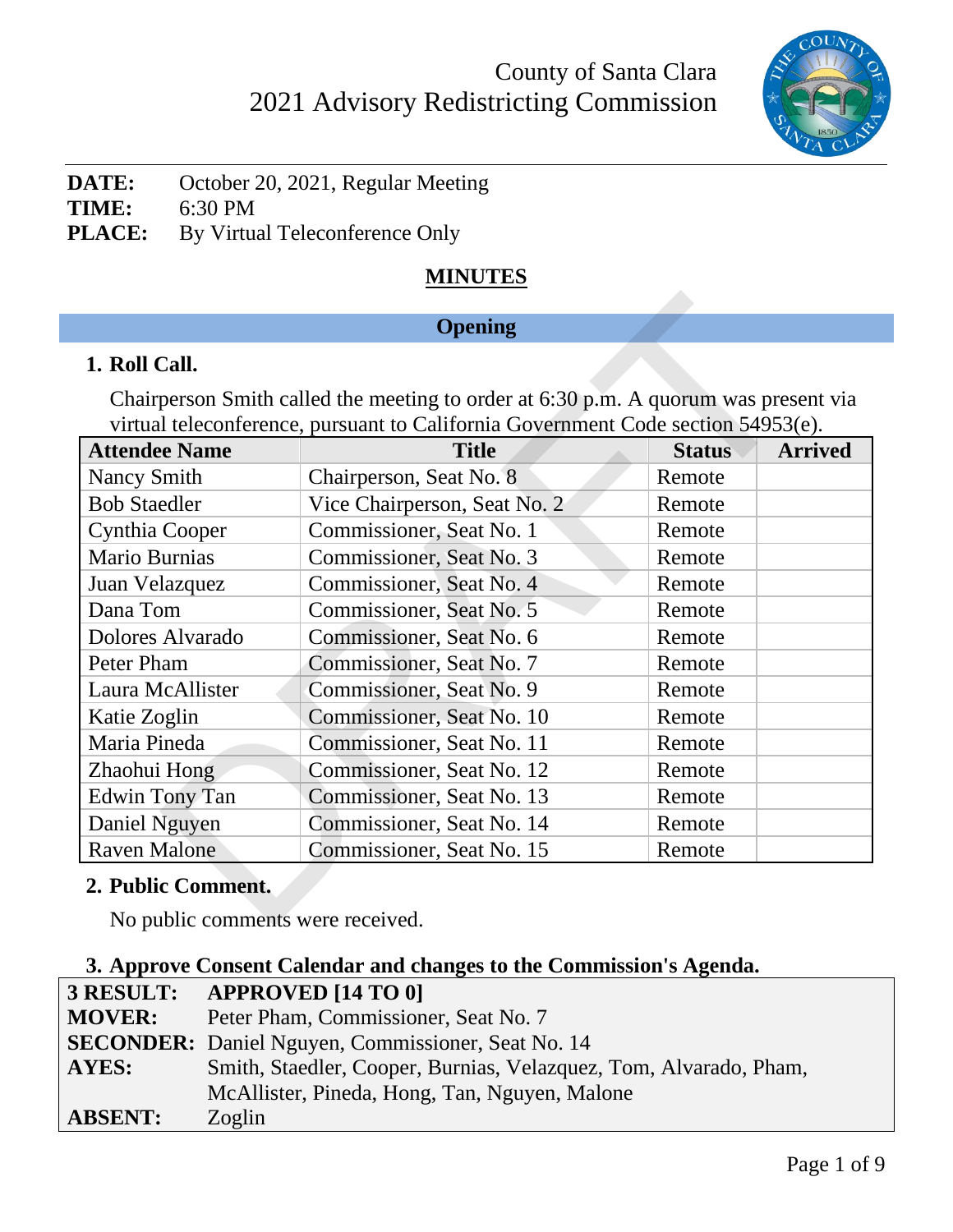#### **Regular Agenda - Items for Discussion**

## **4. Consider recommendations relating to Communities of Interest.** (ID# 108067)

Possible action:

- a. Receive report from the Office of the County Executive.
- b. Receive public testimony.
- c. Receive testimony from Communities of Interest representatives.
- d. Receive verbal report from the Office of the County Executive, Office of the County Counsel, and Redistricting Partners relating to communities of interest testimony and potential impacts on mapping, and discuss and approve recommendations regarding mapping, if any.

At the request of Chairperson Smith, Commissioner Pineda provided a presentation and testimony relating to her Gilroy community of interest, including health and community centers; agriculture and wineries, including 2020 crop reports; and, housing, including rental, ownership, and programs.

Chairperson Smith invited members of the public to provide testimony relating to Communities of Interest. Ten individuals addressed the Commission.

Commissioner Pham requested that Administration provide information relating to the location of renters and homeowners in the County.

Chairperson Smith next invited representatives of Communities of Interest to provide testimony.

Gwyn Azar, Elise Chiu, and Sarah Liu, Silicon Valley Youth Climate Action, provided a presentation, and expressed support for the Equal and Equitable 2.0 map (Communities of Interest [COI] No. 102). Vice Chairperson Staedler and Commissioner Nguyen noted that COI No. 102 is identical to COI No. 57, keeps Los Gatos in District One, and predates District One testimony. In response to an inquiry by Chairperson Smith, Ms. Azar clarified that their Community of Interest includes Cupertino, Sunnyvale, Morgan Hill, Saratoga, Los Gatos, San José, Los Altos, and Fremont Union High School District. Receive verbal report from the Office of the County Executive, Office of industy County Counsel, and Redistricting Partners relating to communities of intestimony and potential impacts on mapping, and discuss and approve e

Ann Marquart, Executive Director, Project Sentinel, provided a presentation relating to the organization's work with very low income tenants and property owners. Ms. Marquart expressed no strong recommendation for a specific map, but noted that Project Sentinel clients identify with city boundaries.

Richard Konda, Executive Director, Asian Law Alliance; Andres Quintero, Redistricting Committee Chairperson, Latino Leadership Alliance; and, Jeffrey Buchanan, Policy Director, Silicon Valley Rising Action, provided a presentation relating to an updated Unity map (COI No. 109).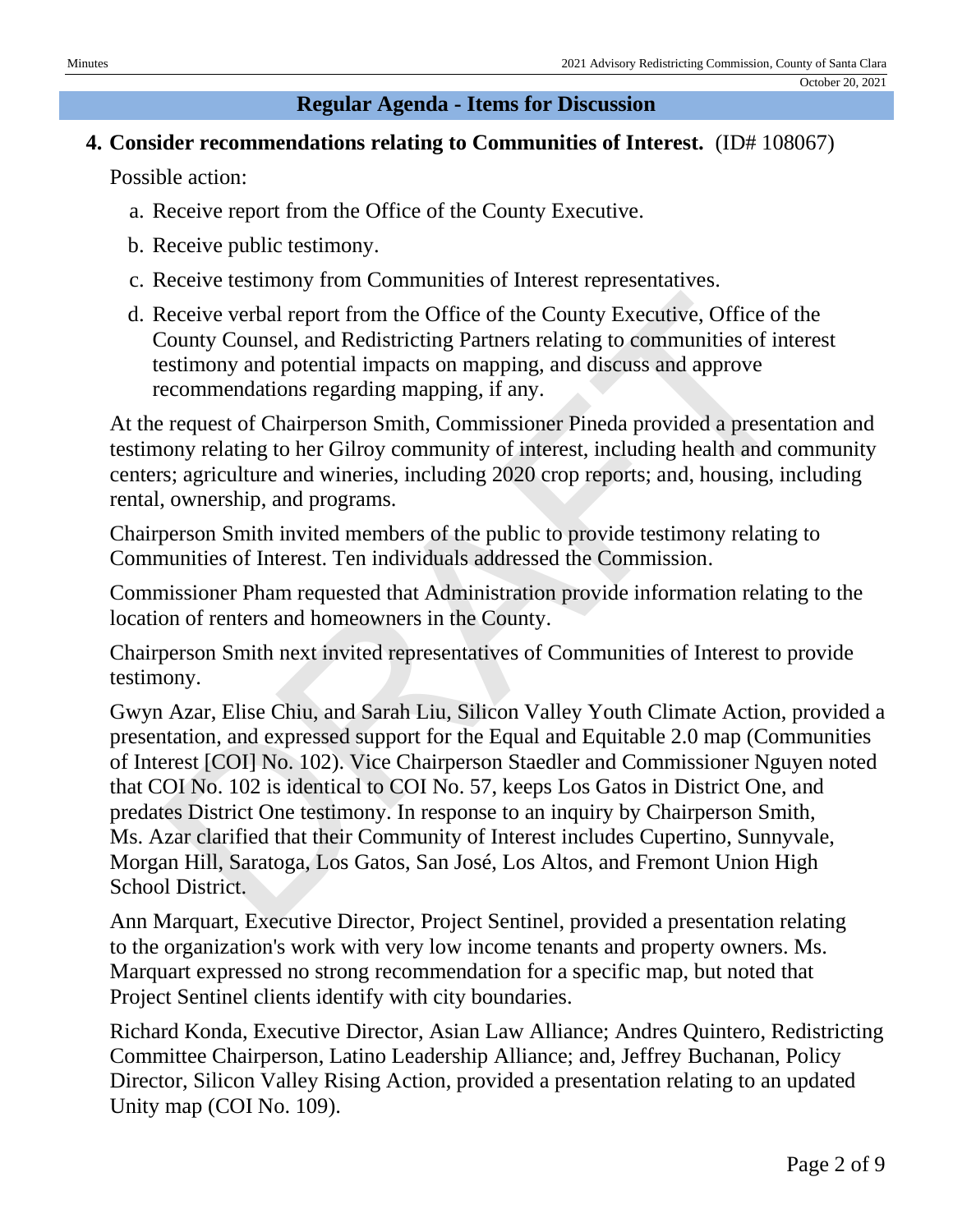Discussion ensued relating to the basis and analysis of the updated Unity map (COI No. 109).

Chairperson Smith recessed the meeting at 8:17 p.m.

Chairperson Smith reconvened the meeting at 8:22 p.m. with all members present.

Further discussion ensued relating to the basis and analysis of the updated Unity map (COI No. 109).

Melanie Jimenez Perez, Program Manager II, Office of the County Executive, stated that a report relating to Communities of Interest testimony would not be provided in the interest of time.

#### **4 RESULT: RECEIVED**

#### **Time Certain - To Be Heard No Earlier than 7:00 p.m.**

**5. Receive report from the Office of the County Executive, Office of the County Counsel, and Redistricting Partners relating to draft Supervisorial District maps, and discuss and approve recommendations regarding mapping, if any.** (ID# 108065)

Ms. Jimenez Perez provided a presentation relating to the remaining meeting schedule and Communities of Interest testimony, including a request for final submissions by October 25, 2021. For technology reasons, Ms. Jimenez Perez encouraged submissions by October 24, 2021 to ensure testimony is included in the Board of Supervisors material. Ms. Jimenez identified Communities of Interest reference numbers, names, data, and other identifying information to guide the Commission and public through their review of map submissions. The Jimester Petz, Program Manager II, Office of the County Executive,<br>
report relating to Communities of Interest testimony would not be provident<br>
st of time.<br> **The Certain - To Be Heard No Earlier than 7:00 p.m.**<br>
verti

Chairperson Smith invited members of the public to provide testimony relating to maps. Thirteen individuals addressed the Commission.

Chairperson Smith recessed the meeting at 10:04 p.m.

Chairperson Smith reconvened the meeting at 10:09 p.m. with all members present.

Kimi Shigetani, Chief Administrative Officer, Redistricting Partners, provided a presentation relating to ranked criteria mandated by the Fair Maps Act and three draft maps for consideration by the Commission.

Ms. Shigetani stated that Plan X2 focuses on District Three with an Asian Pacific Islander (API) population of 45 percent; unites Koreatown, which necessitated splitting Sunnyvale into two districts; includes a majority of Santa Clara, Cupertino, and Los Gatos in District Four; keeps District One as a more rural district; and, has a plan deviation of 3.4 percent. She noted that overlays identifying existing Supervisorial District lines and city lines are included with each map, and links can be provided for a more granular review of streets.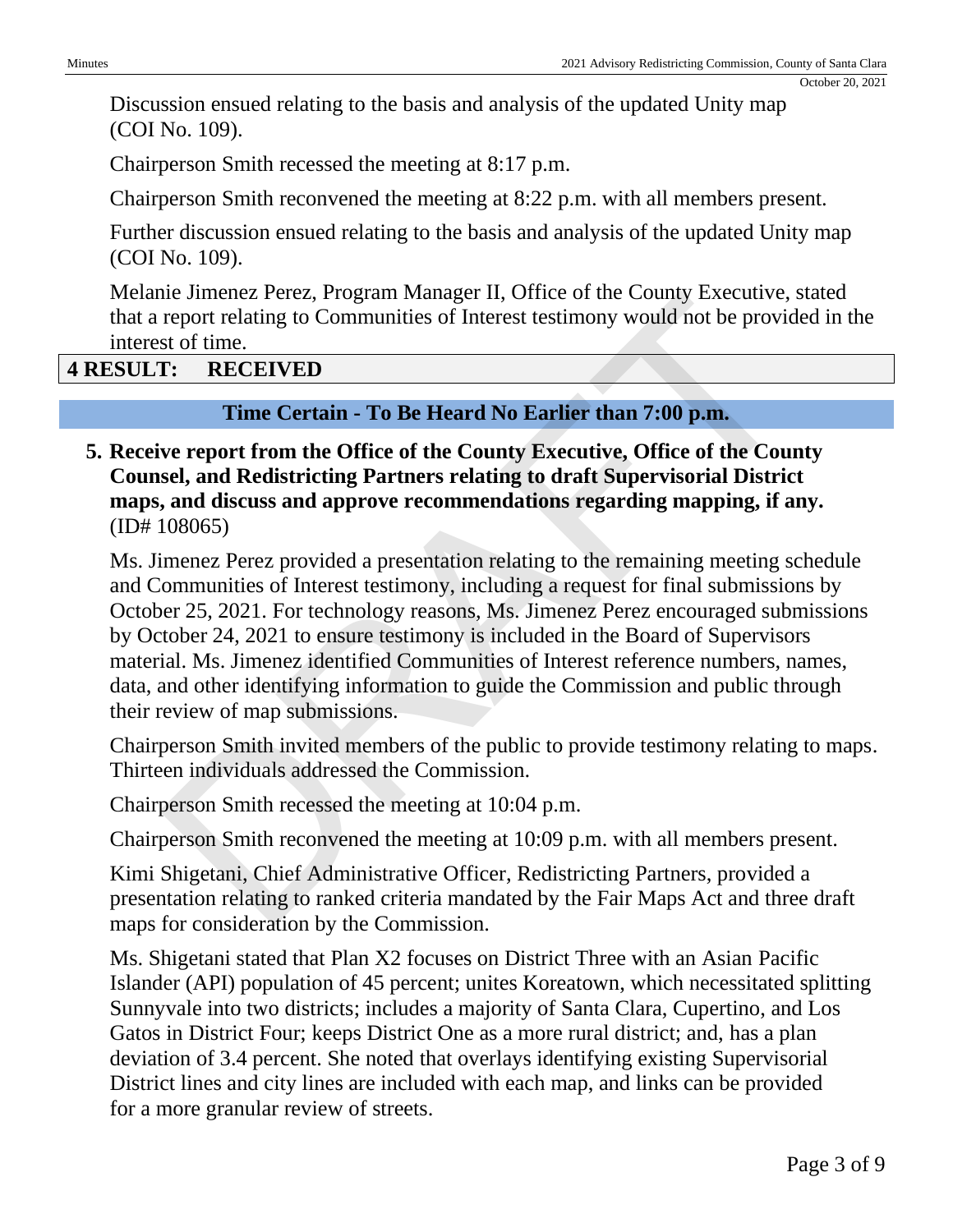Ms. Shigetani next stated that Plan X3 considers mobile home parks; maintains cities that the Commission requested by kept whole in District Two; keeps Milpitas, Placentia Park, Berryessa, and Sunnyvale together; keeps Santa Clara and Campbell whole; links higher income areas in District One, but moves Los Gatos to District Five with coastal communities; includes a portion of San José; splits Koreatown along El Camino Real; and, has a plan deviation of 8.2 percent. Ms. Shigetani noted that District Five is slightly underpopulated and that the population can be increased.

Ms. Shigetani next stated that the Commissioners Plan is based on three maps submitted in DistrictR; the map provided by Redistricting Partners is substantially the same with minor adjustments for contiguity and population; the majority of Santa Clara, Cupertino, and Los Gatos are together in District Four; District One is more rural; Campbell and Los Gatos are split; Saratoga and Monte Sereno are together in District Five; and, the map has a plan deviation of 2.9 percent. mgetain next stated mat the Commissioners Trait is based on three maps<br>intricitR; the map provided by Redistricting Partners is substantially the same<br>adjustments for contiguity and population; the majority of Santa Clara,

Ms. Shigetani noted that the Unity map would not be reviewed as a revised map was submitted on October 20, 2021, and an updated analysis is not yet available.

Finally, Ms. Shigetani provided information relating to next steps for the Commission, including identification of preferred maps in a continued iterative process.

Three individuals addressed the Commission.

Chairperson Smith next invited the Commissioners to provide comments and preferences relating to the draft maps.

Commissioner Malone requested that Administration provide demographic information relating to Sunnyvale, including a comparison with current Districts Three and Four demographics.

Vice Chairperson Staedler suggested consideration of the South County Rebalanced map (COI No. 59), Equal and Equitable 2.0 map (COI No. 102), and the Unity map (COI No. 109) as the basis for discussing the disposition of Los Gatos, keeping Sunnyvale in one district, and options for the South County.

Commissioner Nguyen requested that Administration provide school district and neighborhood overlays and provide Plans X2 and X3 in DistrictR; noted that Plan X2 has no Asian majority Citizen Voting Age Population district; expressed acceptance of Plan X3; expressed confusion relating to the location of Almaden Valley in the Commissioners Plan; and, noted that the Unity map (COI No. 109) has a plan deviation over 10 percent, compactness issues, and Almaden Valley in District Five. Commission Nguyen stated that he submitted a map entitled Edit of 64085 (COI No. 113) that places Los Gatos and Monte Sereno in District Five rather than District One based on lack of commonality with District One and shared high school district, police, and municipal services with District Five; places Almaden Valley in District One based on a shared rural character and common interests regarding transportation and County parks; and, has a plan deviation of 2.33 percent.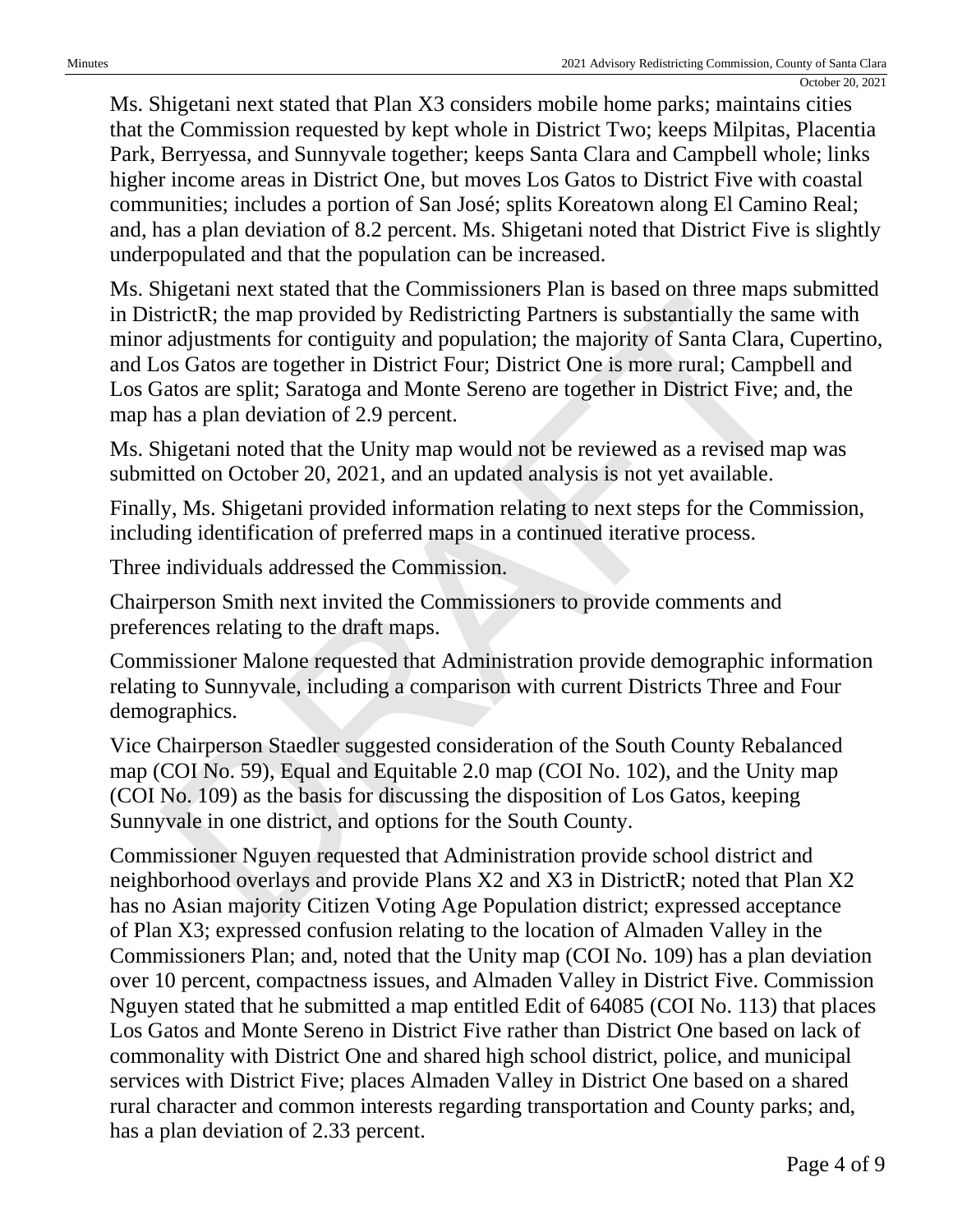Commissioner Zoglin expressed agreement with Commissioner Nguyen's concerns relating to the Unity map (COI No. 109); disagreed with maps that place all of the west side of the County in one district; and, expressed agreement with Plan X2, but requested an alternative that includes Sunnyvale in District Five. Commissioner Zoglin stated that she considers El Camino Real the transportation corridor rather than Highway 85, and that she does believe Los Gatos, Saratoga, and Monte Sereno have shared interests with Palo Alto, Los Altos, and Mountain View. Commissioner Zoglin requested a map that does not include all of the west side of the County in one district, and a map with a district that consists of the southwest side of the County, including Los Gatos, Monte Sereno, Campbell, Cupertino, and a portion of San José, if sufficient population can be found. Commissioner Zoglin expressed an objection to any map that includes San José in all five Supervisorial Districts.

Commissioner Pham requested renter and homeownership overlays. He expressed his belief that a consensus exists relating to North County lines with some residual questions and alternatives, but that a controversy exists relating to South County lines, primarily disposition of Los Gatos and South San José. Commissioner Pham expressed interest in forwarding the decision to the Board of Supervisors through submission of three maps that alternatively include Los Gatos in District One, exclude Los Gatos from District One, and include Los Gatos and a portion of South San José in District One as a compromise. He further suggested including the North County in District Three as an immediate border and to balance population, if necessary. Commissioner Pham requested that Administration or County Counsel provide the Commission with a legal analysis of each map under consideration to ensure compliance with the Voting Rights Act. Finally, he identified Plan X2, the Unity map (COI No. 109), and the Equal and Equitable 2.0 map (COI No. 102) as his preferred maps, and South County Rebalanced (COI No. 59) and Edit of 64085 (COI No. 113) as additional maps of interest. t that consists of the southwest side of the County, including Los Gatos,<br>
o, Campbell, Cupertino, and a portion of San José, if sufficient populatio<br>
c. Commissioner Zoglin expressed an objection to any map that includes

Commissioner Tom stated that Communities of Interest are not always compact, contiguity is a lower ranked priority, and maintaining demographically similar communities is ranked higher. He expressed uncertainty relating to all of the maps without having key factors to understand their underlying considerations and trade-offs. Commissioner Tom expressed a preference for keeping Monte Sereno, Los Gatos, and Saratoga together based on a shared high school district, and expressed mixed opinions relating to the disposition of Almaden Valley. He identified the Unity map (COI No. 109) as his most preferred map to date based on the extensive underlying collaboration in preparing the map, efforts to keep cities intact, and an explanation of trade-offs provided by the presenters. Commissioner Tom requested that Redistricting Partners work with the authors of the Unity map (COI No. 109) to resolve importing process issues and to reduce populations that result in a plan deviation greater than 10 percent. Finally, Commissioner Tom identified Plan X3 as his second preferred map, noting that Almaden Valley is located in District One; expressed concern relating to Plan X2 due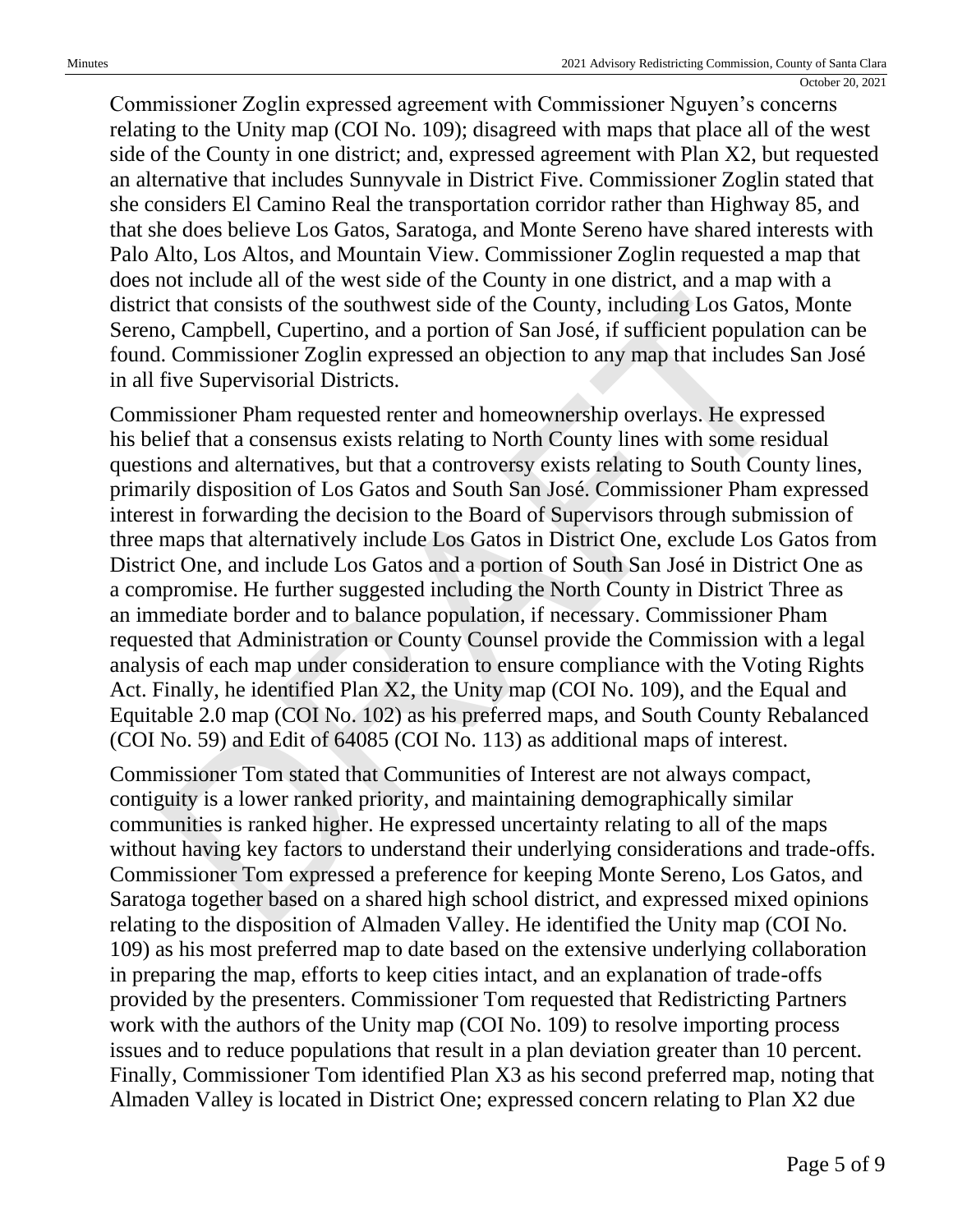to splitting Santa Clara and Sunnyvale into different districts; and, requested more information relating to the Commissioners Plan.

Commissioner Alvarado agreed with the principles and approach to the Unity map (COI No. 109), and expressed interest in the Commissioners Plan. She noted the potential for keeping Almaden Valley in District One if Los Gatos, Monte Sereno, and Saratoga are located in District Four or District Five. Commissioner Alvarado further expressed confidence that Administration will not allow the Commission to submit improper maps, and stated she did not require a formal legal analysis from County Counsel.

Commissioner McAllister expressed support for Redistricting Partners working with the authors of the Unity map (COI No. 109); expressed concern that Plan X2 splits Santa Clara into three districts; identified Plan X3 as her preferred map based on maintaining the Santa Clara to Campbell area together, including portions of San José along Highway 17 and Bascom Avenue that share shopping, schools, and neighborhoods; and, stated that she considered the Commissioners Plan a compromise map. Commissioner McAllister requested that the next iteration consist of Plan X3, the Commissioners mipper maps, and stated she unto require a roman regar antaysis in<br>trimpler maps, and stated she unto require a roman regar antaysis in<br>missioner McAllister expressed support for Redistricting Partners working<br>the SClara i

Plan, and the Unity map (COI No. 109).

Commissioner Cooper identified the Equal and Equitable 2.0 map (COI No. 102) and the Unity Map (COI No. 109) as her preferred maps. She stated that her experience as a long-time resident of Almaden Valley is that the community engages with the south rather than the north. Commissioner Cooper further expressed appreciation for the focus on people that is the basis of the Unity map (COI No. 102).

Commissioner Velazquez identified Plan X3 as his preferred map based on populations, maintenance of city boundaries, cohesiveness, compactness, and keeping Communities of Interest together. He identified the Unity map (COI No. 109) as his second preferred map subject to further analysis.

Commissioner Tan stated that the Unity map (COI No. 109) includes issues of interest and concern, including high population deviations, and supported Commissioner Tom's request to have Redistricting Partners work with the authors of the map to meet the majority of their goals while reducing population deviations. He identified the Equal and Equitable 2.0 map (COI No. 102) as a map for further consideration. Finally, Commissioner Tan expressed his view that Los Gatos and Monte Sereno do not belong in District One; stated that he lacks sufficient information to determine the most appropriate district for those areas; and, expressed disagreement with dividing Santa Clara into three districts in Plan X2.

Commissioner Hong stated that he did not yet have sufficient information to identify preferred maps.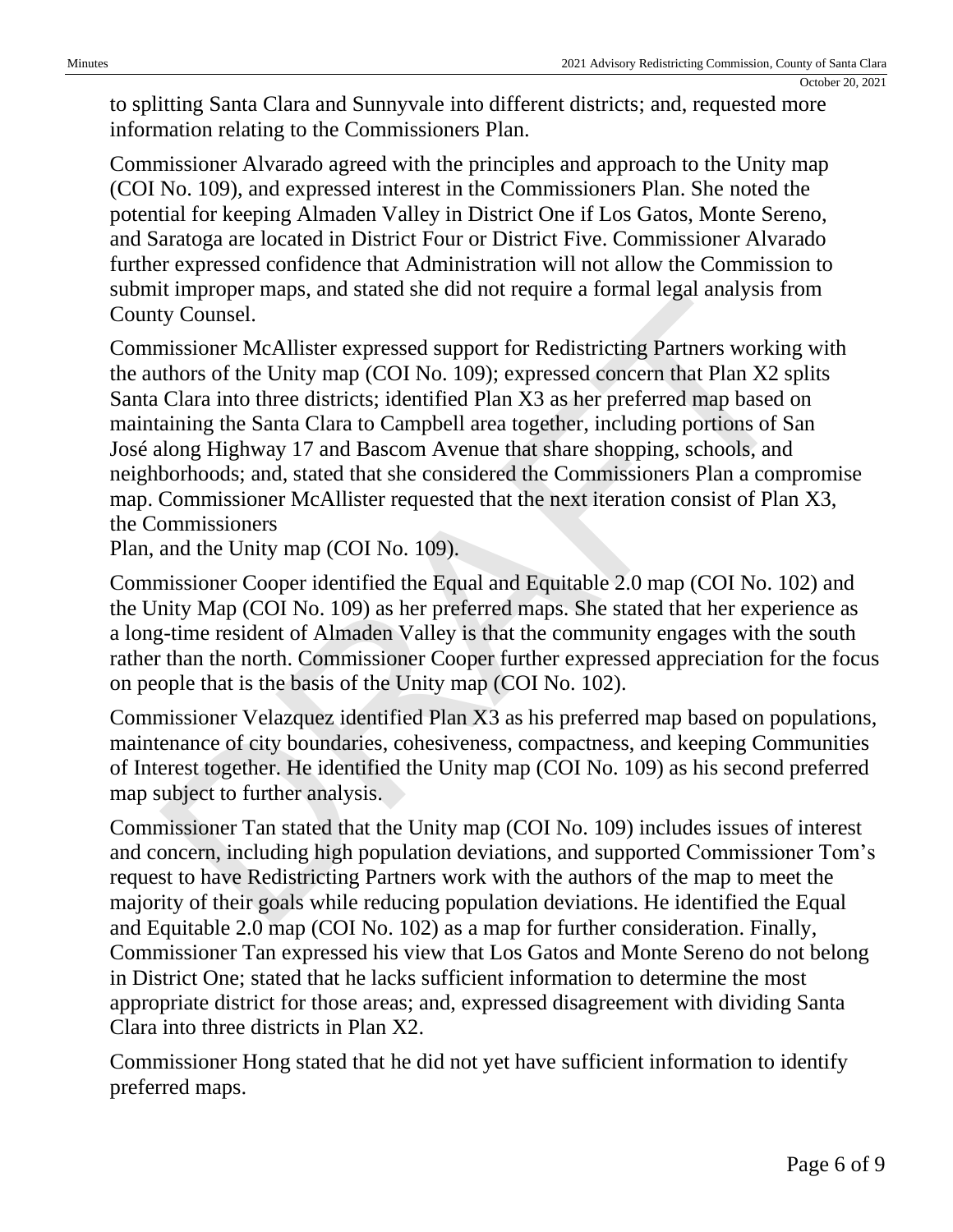Commissioner Burnias stated that he has identified a preferred map, but he was unable to immediately provide the title or identification number.

Chairperson Smith expressed support from the Unity map (COI No. 102), and requested that it be further revised to reach a deviation closer to zero; expressed concerns relating to Plan X2; expressed support for Plan X3; and, expressed an intent to review the Commissioners Plan before October 23, 2021. Chairperson Smith requested that the Commissioners provide comments relating to the basis of maps they submitted. Finally, she requested consideration of maps submitted by Margaret Okuzumi (COI No. 81), particularly the second map; the map submitted by James Nakamura (COI No. 103); the Silicon Valley Youth Climate Action map (COI No. 107), and the Edit of 64085 map (COI No. 113).

Commissioner Malone expressed support for the Unity map (COI No. 109) and for Redistricting Partners working with the authors to reduce population deviations; requested clarification of whether the map includes Koreatown and Sunnyvale in the same District; and, expressed concern relating to southern expansion of District Five in the map. She expressed interest in consolidating the Unity map (COI No. 109) with the Equal and Equitable 2.0 map (COI No. 102) map. Finally, Commissioner Malone noted the importance of equal representation for communities of color. quested consideration of maps submitted by James Nakamian (COI No.<br>ularly the second map; the map submitted by James Nakamian (COI No.<br>licon Valley Youth Climate Action map (COI No. 107), and the Edit of COI No.<br>licon Vall

Commissioner Nguyen clarified that Vice Chairperson Staedler submitted the Equal and Equitable map (COI No. 40), Commissioner Nguyen submitted the Equal and Equitable 2.0 map (COI No. 102), a substantially similar map was submitted as the Fair for All Communities map (COI No. 101), and he submitted a consolidated Equal, Equitable, and Fair for All map (COI No. 114). Commissioner Nguyen noted that Vice Chairperson Staedler has not had an opportunity to review the latter map for consistency with his original Equal and Equitable map (COI No. 40).

Danielle Christian, Legislative Manager, Office of the County Executive summarized key maps of interest to the Commission as the Unity map (COI No. 109); Equal, Equitable, and Fair for All map (COI No. 114); Plan X3, the Commissioners Plan; Plan X2; South County Rebalanced map (COI No. 59); Equal and Equitable 2.0 map (COI No. 102); the second of three Margaret Okuzumi maps (COI No. 81); and, the James Nakamura map (COI No. 103).

Vice Chairperson Staedler clarified that his South County Rebalanced map (COI No. 59) is an alternative way of moving Los Gatos into District Four; he does not support the Commissioners Plan as it splits Campbell; and, key considerations moving forward are maps that identify an API over 50.1 percent and keep cities together, as the best way of maintaining Communities of Interest.

Chairperson Smith requested a guided discussion on October 23, 2021 relating to policy issues, including splitting cities, trade-offs necessary to achieve equal population, and disposition of the South County.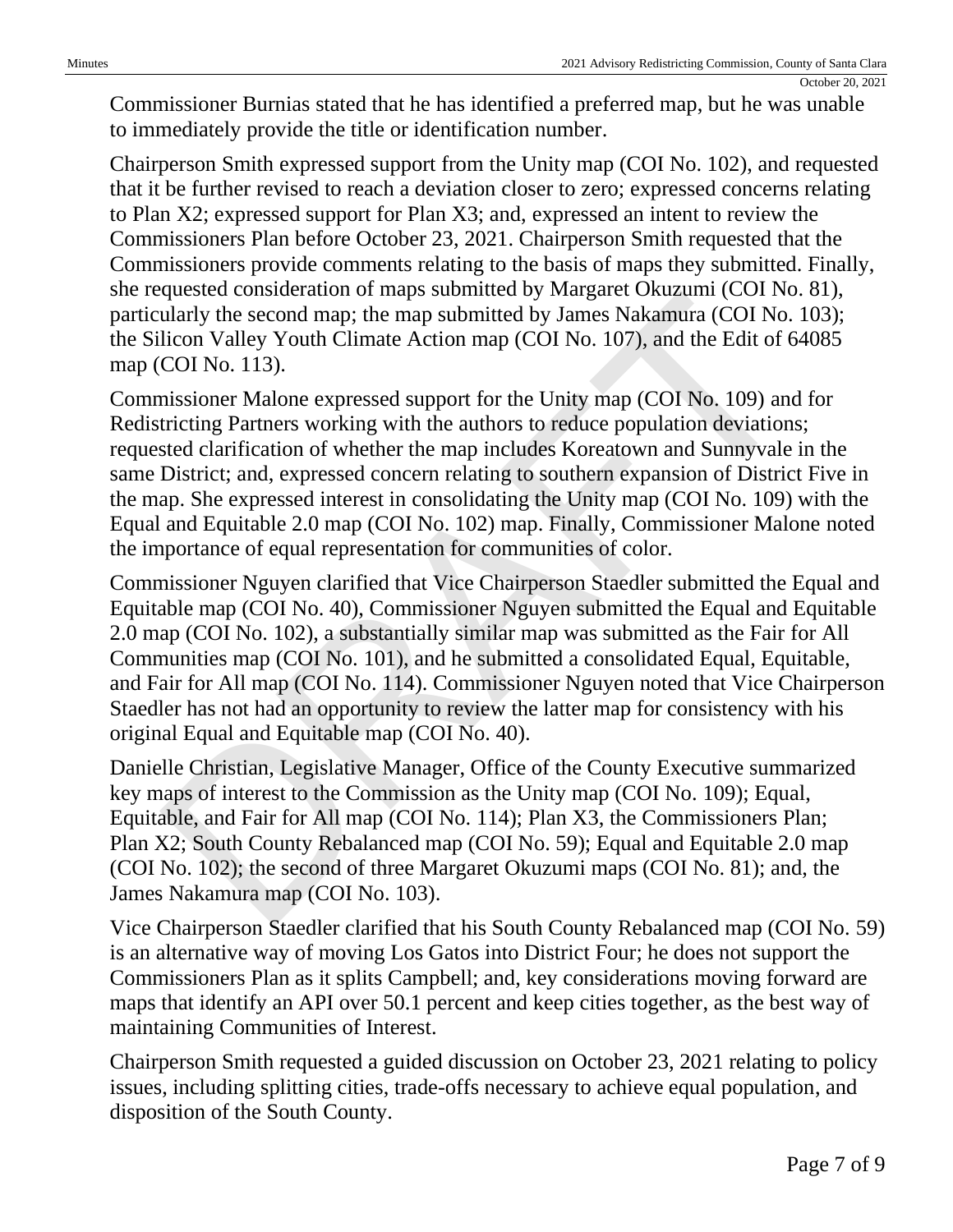Commissioner Alvarado clarified that she supports of the Equal, Equitable, and Fair for All map (COI No. 114) and the principles underlying the Unity map (COI No. 109).

#### **5 RESULT: RECEIVED**

#### **6. Propose future agenda items.**

Commissioner Zoglin requested guidance from County Counsel relating to Voting Rights Act issues by October 23, 2021.

Commissioner Tom requested that Administration provide the Commission with information relating to key factors considered by Redistricting Partners, including trade-offs and balancing of ranked criteria, for each draft map.

#### **6 RESULT: RECEIVED**

#### **Announcements**

#### **7. Announcements and correspondence:**

a. Chairperson's announcements.

Chairperson Smith reminded the Commission that the next meeting is scheduled for Saturday, October 23, 2021 at 2:00 p.m., by virtual teleconference.

#### **7.a RESULT: RECEIVED**

b. Commissioners' announcements.

No announcements were made.

c. The County of Santa Clara provides reimbursement to appointed Commissioners for family care expenses incurred during the time spent performing their official County duties. For additional information, please contact the Office of the Clerk of the Board at (408) 299-5001. missioner Tom requested that Administration provide the Commission windom relating to key factors considered by Redistricting Partners, included of the offs and balancing of ranked criteria, for each draft map.<br> **T:** RECEI

#### **Consent Calendar**

#### **8. Approve minutes of the October 13, 2021 Regular Meeting.**

#### **8 RESULT: APPROVED [14 TO 0]**

- **MOVER:** Peter Pham, Commissioner, Seat No. 7
- **SECONDER:** Daniel Nguyen, Commissioner, Seat No. 14
- **AYES:** Smith, Staedler, Cooper, Burnias, Velazquez, Tom, Alvarado, Pham,
	- McAllister, Pineda, Hong, Tan, Nguyen, Malone

**ABSENT:** Zoglin